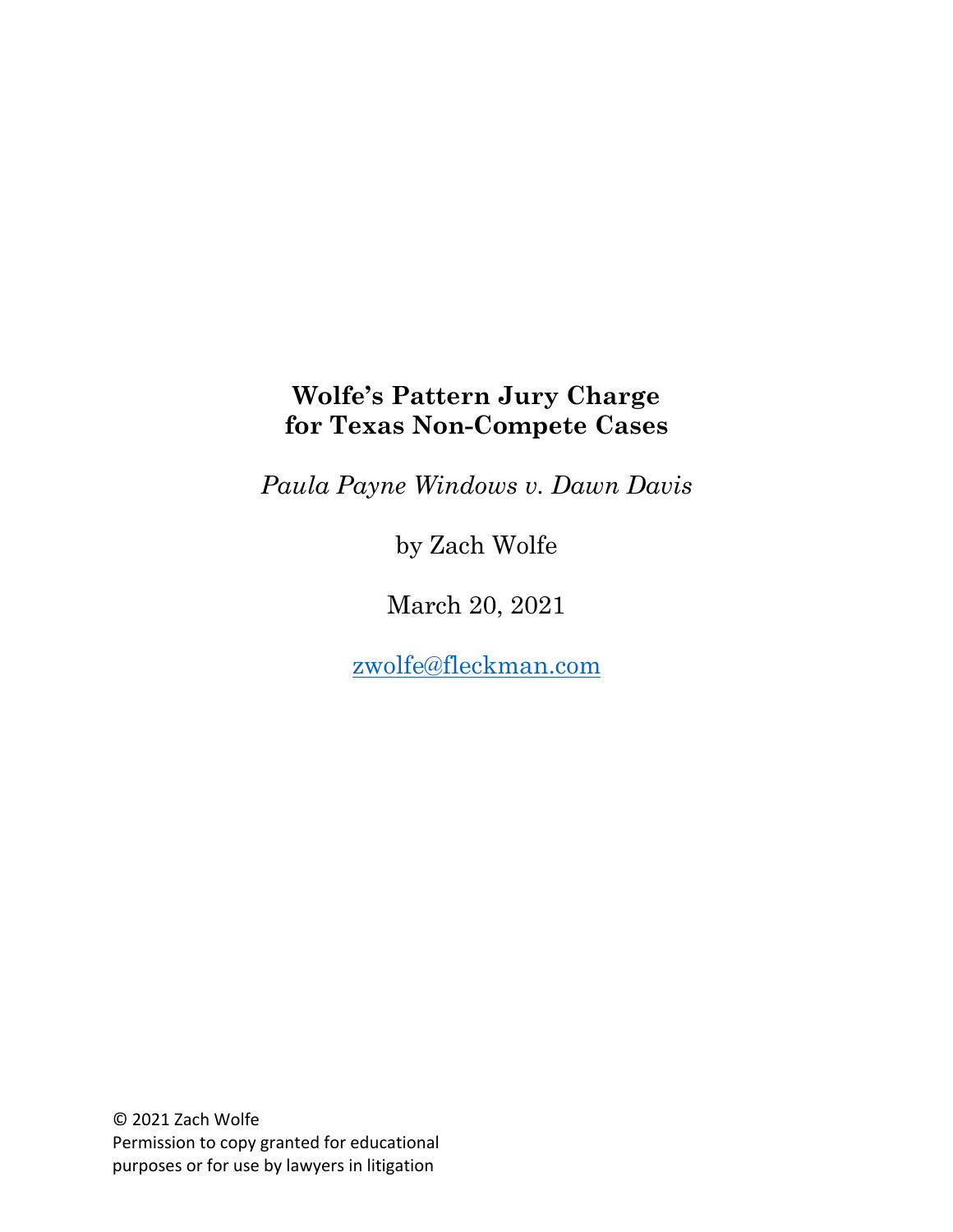# **[Question on implied agreement to provide confidential information]**

# QUESTION \_\_\_

Do the circumstances surrounding the employment of *Dawn Davis* by *Paula Payne Windows* indicate that her employment necessarily involved providing her with confidential information before she could perform the work she was hired to do?1

Answer "Yes" or "No."

Answer:

[**Comment**: Use this question when the non-compete does not expressly state that the employer agrees to provide confidential information to the employee, but the employer contends there was an implied agreement to provide confidential information.]

<sup>1</sup> *See Mann Frankfort Stein & Lipp Advisors, Inc. v. Fielding*, 289 S.W.3d 844, 850- 51 (Tex. 2009) (agreement without express promise was enforceable where the circumstances surrounding employment indicated that it necessarily involved providing the employee confidential information before he could perform the work he was hired to do).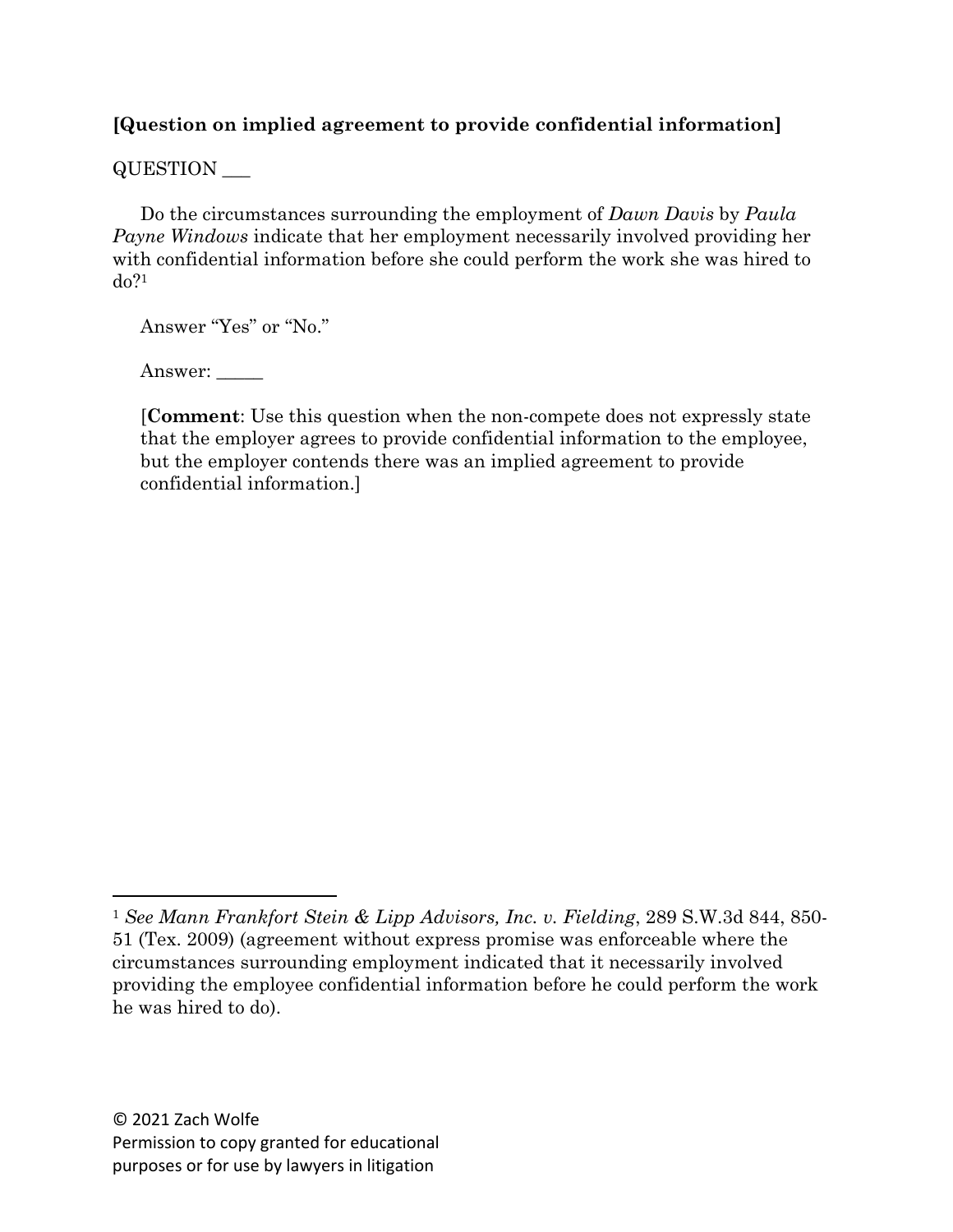# **[Question on providing confidential information]**

If you answered "Yes" to Question \_\_\_ [the question on an implied agreement to provide confidential information], then then answer the following question. Otherwise, do not answer the following question.

# QUESTION \_\_\_

Did *Paula Payne Windows* provide *Dawn Davis* with confidential information?2

Answer "Yes" or "No."

Answer: \_\_\_\_\_

[**Comment**: Use this question when the "otherwise enforceable agreement" is the employer's express or implied agreement to provide the employee with confidential information, and where there is conflicting evidence regarding whether the information provided by the employer was confidential. If the "otherwise enforceable agreement" is an agreement to provide specialized training, revise accordingly.]

<sup>2</sup> *See Alex Sheshunoff Mgmt. Servs., L.P. v. Johnson*, 209 S.W.3d 644, 655 (Tex. 2006) (non-compete becomes enforceable once the employer provides confidential information and specialized training as promised); *Neurodiagnostic Tex, LLC v. Pierce*, 506 S.W.3d 153, 164-65 (Tex. App.—Tyler 2016, no pet.) (agreement to provide specialized training was an "otherwise enforceable agreement" where the employer actually provided the promised training and there was evidence the training was specialized)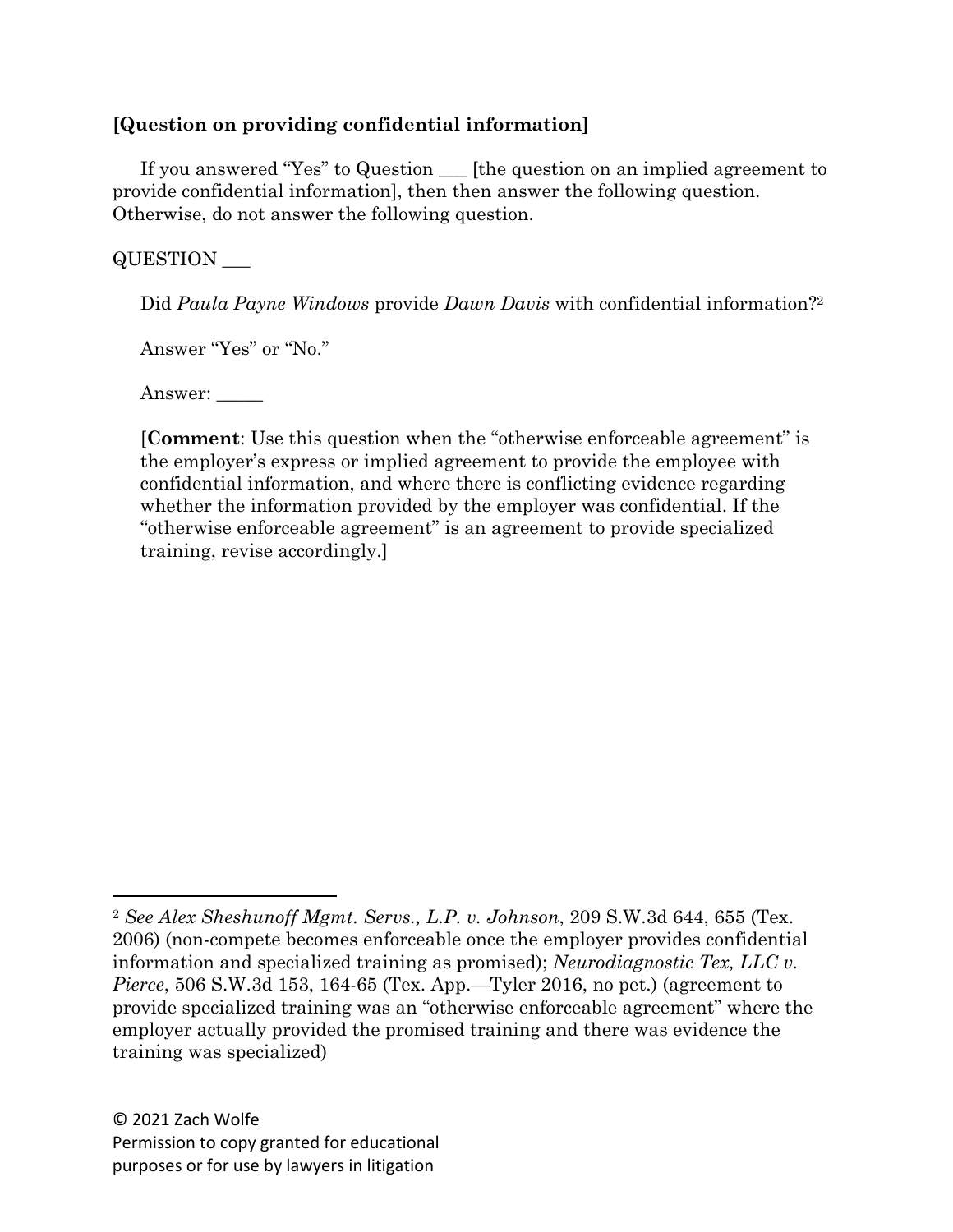### **[Question on reasonableness of non-compete]**

If you answered "Yes" to Question \_\_\_ [the question on providing confidential information], then answer the following question. Otherwise, do not answer the following question.

# QUESTION \_\_\_

Section  $\_\$  of the  $\_\_\_\$ Agreement contains limitations as to time, geographical area, and scope of activity to be restrained. Did *Paula Payne Windows* establish that those limitations reasonable?3

Limitations are unreasonable if they impose a greater restraint than is necessary to protect the company's goodwill or other business interest, such as the interest in protecting confidential information.4

When the company's interest is protecting its confidential information, a time period is unreasonable if the information would become outdated before the time period expires.5

<sup>4</sup> *See* TEX. BUS. & COM. CODE § 15.50(a) ("a covenant not to compete is enforceable if it is ancillary to or part of an otherwise enforceable agreement at the time the agreement is made to the extent that it contains limitations as to time, geographical area, and scope of activity to be restrained that are reasonable and do not impose a greater restraint than is necessary to protect the goodwill or other business interest of the promisee").

<sup>5</sup> *See, e.g. Stone v. Griffin Comm. & Security Sys., Inc.*, 53 S.W.3d 687, 696 (Tex. App.—Tyler 2001, no pet.) (five years was reasonable where there was "ample evidence" that it would take five years for the information received by the employees to become outdated); *CDX Holdings, Inc. v. Heddon*, No. 3:12-CV-126-N, 2012 WL 11019355, at \*9 (N.D. Tex. Mar. 2, 2012) (plaintiffs failed to meet burden to show one-year limitation was reasonable, where there was testimony that the information was "continually changing and updated" and had a "short shelf life").

<sup>3</sup> *See* TEX. BUS. & COM. CODE § 15.51(b) ("If the primary purpose of the agreement to which the covenant is ancillary is to obligate the promisor to render personal services, for a term or at will, the promisee has the burden of establishing that the covenant meets the criteria specified by Section 15.50 of this code. . . . For the purposes of this subsection, the 'burden of establishing' a fact means the burden of persuading the triers of fact that the existence of the fact is more probable than its nonexistence.").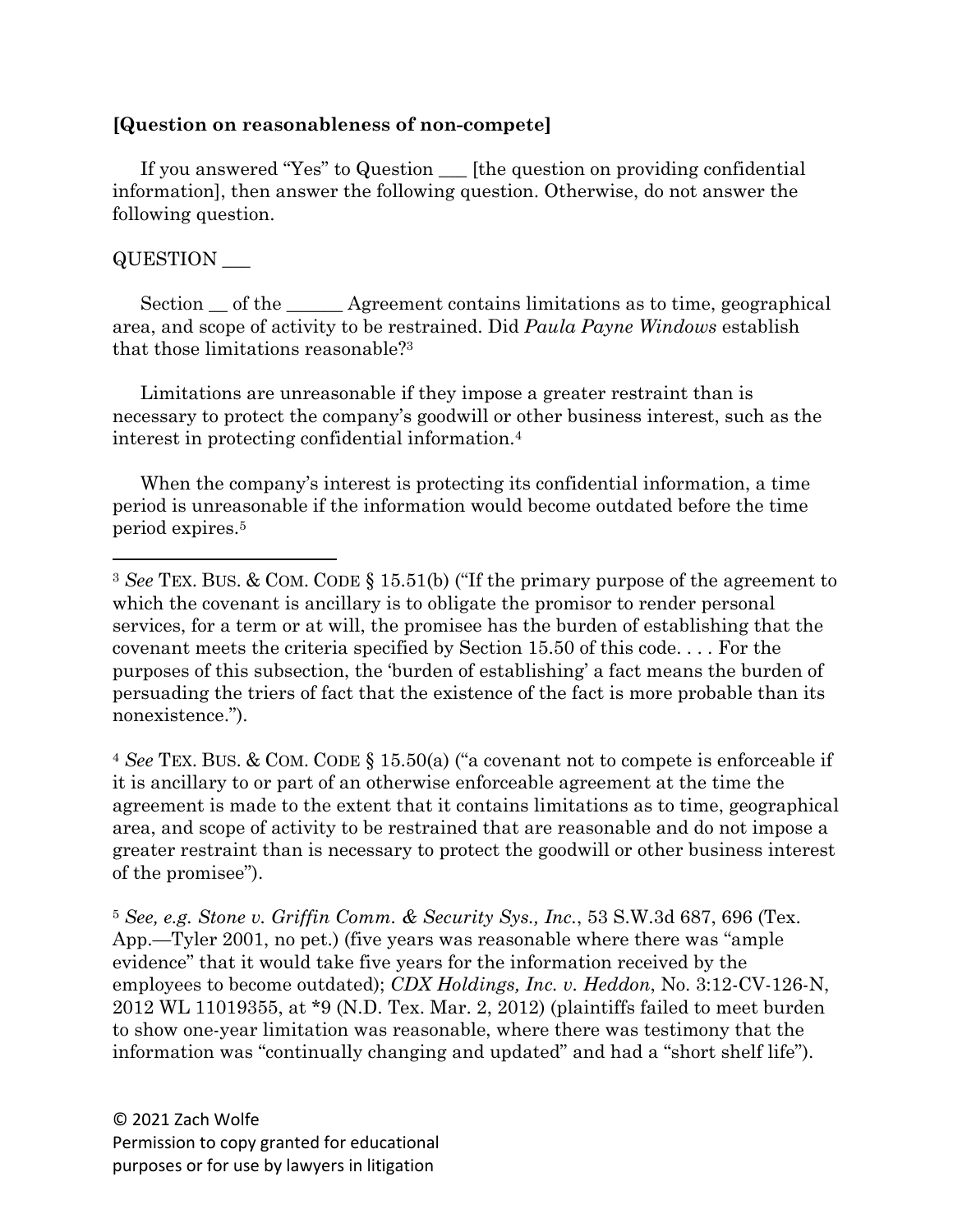A geographic limitation is unreasonable if it extends beyond the sales territory for which the employee was responsible while working for the company.6

A scope of activity is unreasonable if it is an industry-wide exclusion and is not limited to customers the employee (a) interacted with while employed by the company or (b) learned confidential information about while employed by the company.7

Answer "Yes" or "No."

Answer: \_\_\_\_

[**Comment**: This question should be submitted when the non-compete is part of an employment agreement and there is conflicting evidence regarding the reasonableness of the non-compete. There are many Texas cases reciting a general rule that the reasonableness of a non-compete is a question of law, but those cases typically do not address the situation where there is conflicting evidence going to

<sup>7</sup> *See John R. Ray & Sons, Inc. v. Stroman*, 923 S.W.2d 80, 85 (Tex. App.—Houston [14th Dist.] 2010, no pet.) ("The Texas Supreme Court has held that an industrywide exclusion is unreasonable") (citing *Peat Marwick Main & Co. v. Haass*, 818 S.W.2d 381, 386-88 (Tex. 1991)); *Wright v. Sport Supply Group, Inc.*, 137 S.W.3d 289, 298 (Tex. App.—Beaumont 2004, no pet.) (non-compete that was not limited to customers employee had dealings with while employed by company was unreasonably broad); *EMS USA, Inc. v. Shary*, 309 S.W.3d 653, 660 (Tex. App.— Houston [14th Dist.] 2010, no pet.) (enforceability of non-compete would turn on whether it extended to customers that employee had no dealings with).

*But see Republic Servs., Inc. v. Rodriguez*, No. 14-12-01054-CV, 2014 WL 2936172, at \*8 (Tex. App.—Houston [14th Dist.] June 26, 2014, no pet.) (mem. op.) (distinguishing *Stroman* and reversing summary judgment that non-compete was an industry-wide exclusion, where employer offered evidence of companies in the industry that were not competitors); *M-I LLC v. Stelly*, 733 F.Supp.2d 759, 796-97 (S.D. Tex. 2010) (distinguishing *Stroman* and holding that six-month restriction on engineer providing "well completion services" was not an industry-wide exclusion encompassing the oil and gas business).

<sup>6</sup> *See Zep Mfg. Co. v. Harthcock*, 824 S.W.2d 654, 660 (Tex. App.—Dallas 1992, no writ) (reasonable geographic area generally considered to be the territory in which the employee worked for the employer).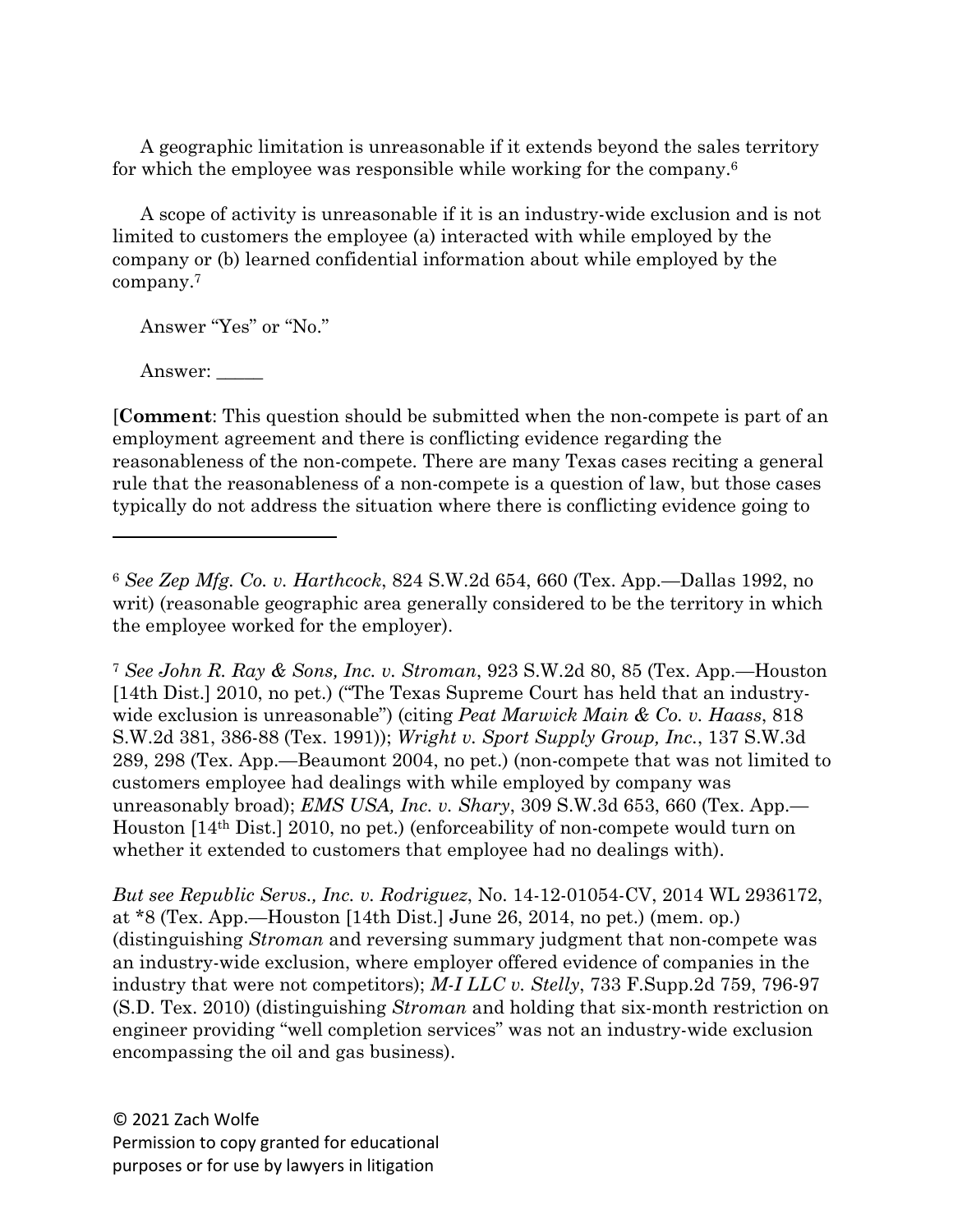the question of reasonableness. Furthermore, section 15.51 of the Business and Commerce Code defines the "burden of establishing" a fact as "the burden of persuading the triers of fact that the existence of the fact is more probable than its nonexistence."

The instruction on time limitation may need to be adjusted depending on the interest of the employer at issue.

The instruction on a reasonable geographic limitation is appropriate for a typical sales employee but may need to be adjusted depending on the employee's role. *See, e.g., Ameripath, Inc. v. Hebert*, 447 S.W.3d 319, 335 (Tex. App.—Dallas 2014, pet. denied) (broad geographic area was reasonable considering employee was a member of employer's "highest level management team"). In addition, some courts have held that limitations on scope are a reasonable alternative to a geographical limit. *See, e.g., Gallagher Healthcare Ins. Servs. v. Vogelsang*, 312 S.W.3d 640, 654-55 (Tex. App.—Houston [1st Dist.] 2009, pet. denied) ("A number of courts have held that a non-compete covenant that is limited to the employee's clients is a reasonable alternative to a geographical limit").

The question and instruction on scope of activity may need to be adjusted or omitted depending on whether the court finds that the limitation is a prohibited industrywide exclusion or not.]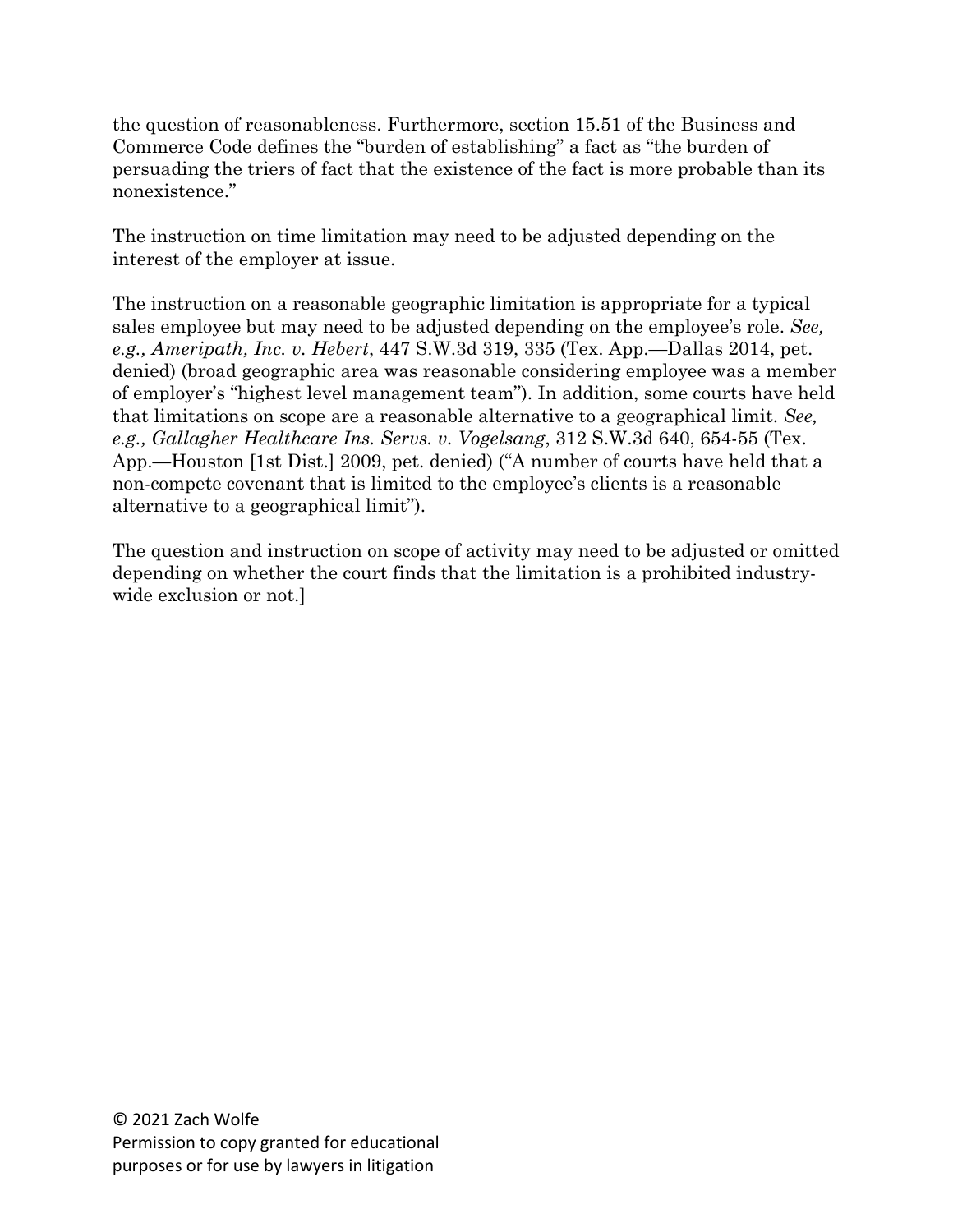# **[Question on breach of non-compete]**

If you answered "Yes" to Question \_\_ [the question on reasonableness], then answer the following question. Otherwise, do not answer the following question.

#### QUESTION \_\_\_

Did *Dawn Davis* fail to comply with the restrictions in section  $\_\$  of the  $\_\_\_\_\$ Agreement?8

Answer "Yes" or "No."

Answer: \_\_\_\_\_

[**Comment**: In many cases there will be no dispute that the employee violated the terms of the non-compete, in which case submitting the question may be unnecessary. But unless the defendant stipulates that the agreement was breached, or the court enters summary judgment that the agreement was breached, the plaintiff may want to request the question to avoid the possibility of waiving the issue.]

<sup>8</sup> PJC 101.2.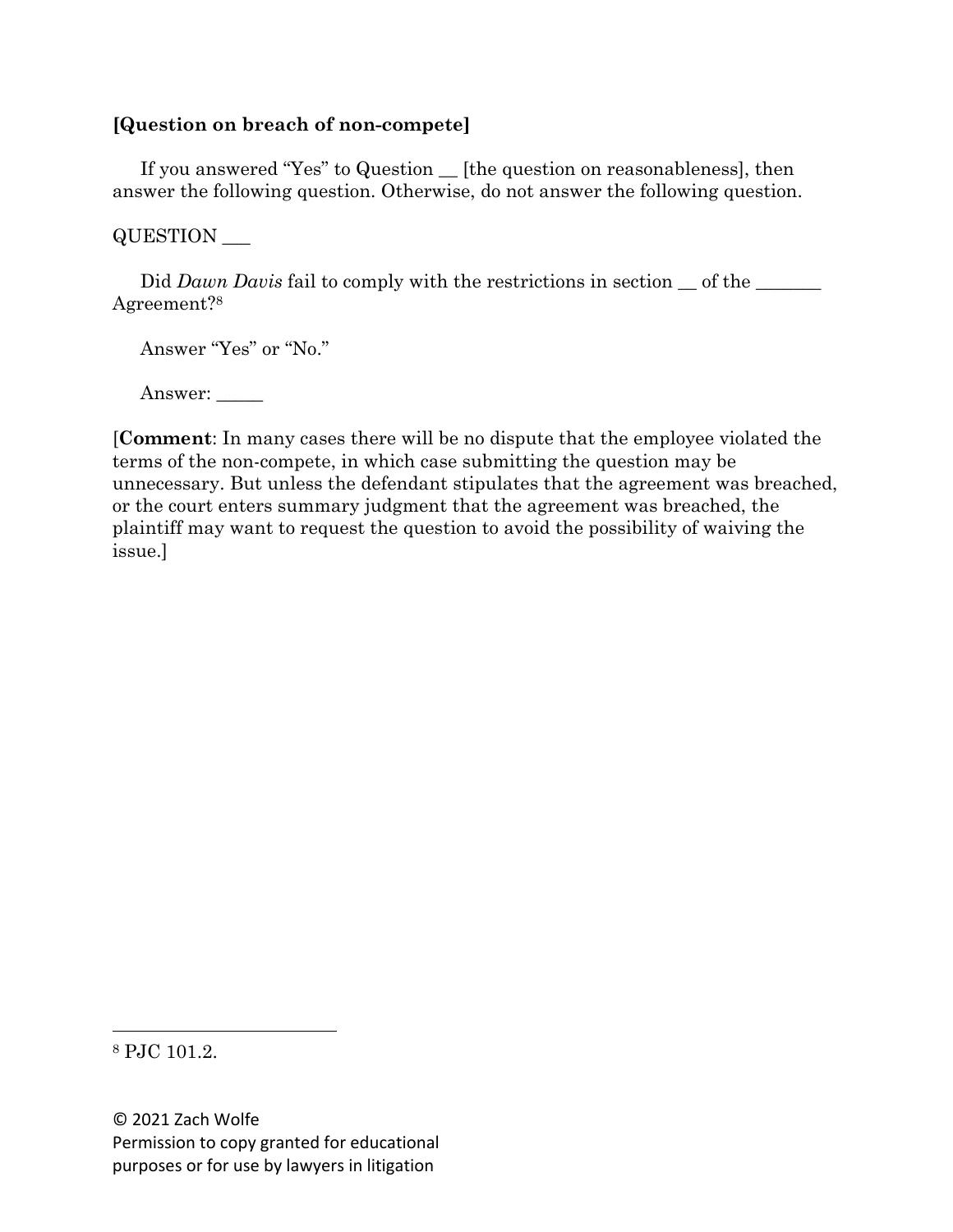# **[Question on damages for breach of non-compete]**

If you answered "Yes" to Question \_\_\_ [the question on failure to comply], then answer the following question. Otherwise, do not answer the following question.

#### QUESTION \_\_\_

What sum of money, if any, if paid now in cash, would fairly and reasonably compensate *Paula Payne Windows* for its damages, if any, that resulted from such failure to comply?9

Consider the following elements of damages, if any, and none other:

The loss of net profits directly and foreseeably caused by *Dawn Davis's* failure to comply in an amount proven by *Paula Payne Windows* with reasonable certainty.

Do not add any amount for interest on damages, if any.

Answer separately in dollars and cents for damages, if any.

1. Lost profits sustained in the past.

Answer:

2. Lost profits that, in reasonable probability, will be sustained in the future.

Answer:

Lost profits must be proven with reasonable certainty, $10$  must be based on one complete calculation,11 and may not be speculative.12 *Paula Payne Windows* has the burden to prove their alleged lost profits resulted from the conduct of *Dawn Davis*.13

<sup>9</sup> PJC 115.3.

<sup>10</sup> *Szczepanik v. First S. Trust Co.,* 883 S.W.2d 648, 649 (Tex.1994)

<sup>11</sup> *Holt Atherton Ind., Inc. v. Heine*, 835 S.W.2d 80, 85 (Tex. 1992).

<sup>12</sup> *Horizon Health Corp. v. Acadia Healthcare Co.*, 520 S.W.3d 848, 860 (Tex. 2017) (citing *Tex. Instruments, Inc. v. Teletron Energy Mgmt., Inc.*, 877 S.W.2d 276, 279 (Tex. 1994)).

<sup>13</sup> *Hunter Bldgs. & Mfg., L.P. v. MBI Global, L.L.C.*, 436 S.W.3d 9, 18 (Tex. App.— Houston [14th Dist.] 2014, pet. denied) (emphasis added) (citing *Haynes & Boone v.*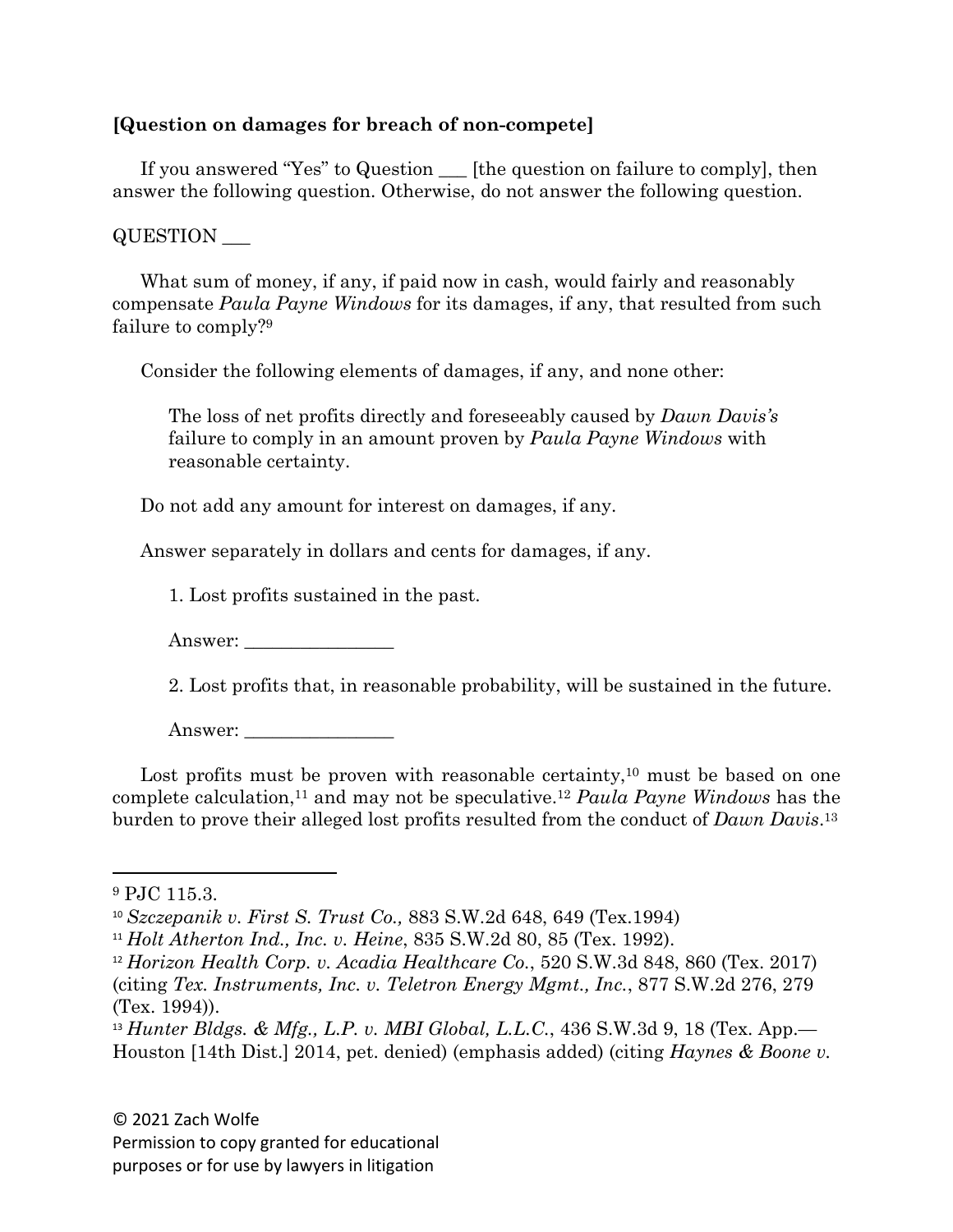Paula Payne Windows must prove a direct causal link between the actions of Dawn Davis, the injury suffered, and the alleged lost profits.14 The alleged lost profits must be the natural and probable consequence of the failure to comply with the noncompete15 and must be foreseeable and traceable to the failure to comply with the non-compete.16

[**Comment**: Lost profits are a common type of actual damages in a non-compete case. If the plaintiff seeks some other measure of actual damages, the questions should be adjusted accordingly.]

*Bowser Bouldin, Ltd.*, 896 S.W.2d 179, 181 (Tex. 1995), *abrogated on other grounds by, Ford Motor Co. v. Ledesma*, 242 S.W.3d 32, 45-46 (Tex. 2007)).

<sup>14</sup> *Id*. 15 *See Horizon*, 520 S.W.3d at 860.

<sup>16</sup> *Mood v. Kronos Prods., Inc.*, 245 S.W.3d 8, 12 (Tex. App.—Dallas 2007, pet. denied) (emphasis added) (citing *Stuart v. Bayless*, 964 S.W.2d 920, 921 (Tex. 1998)).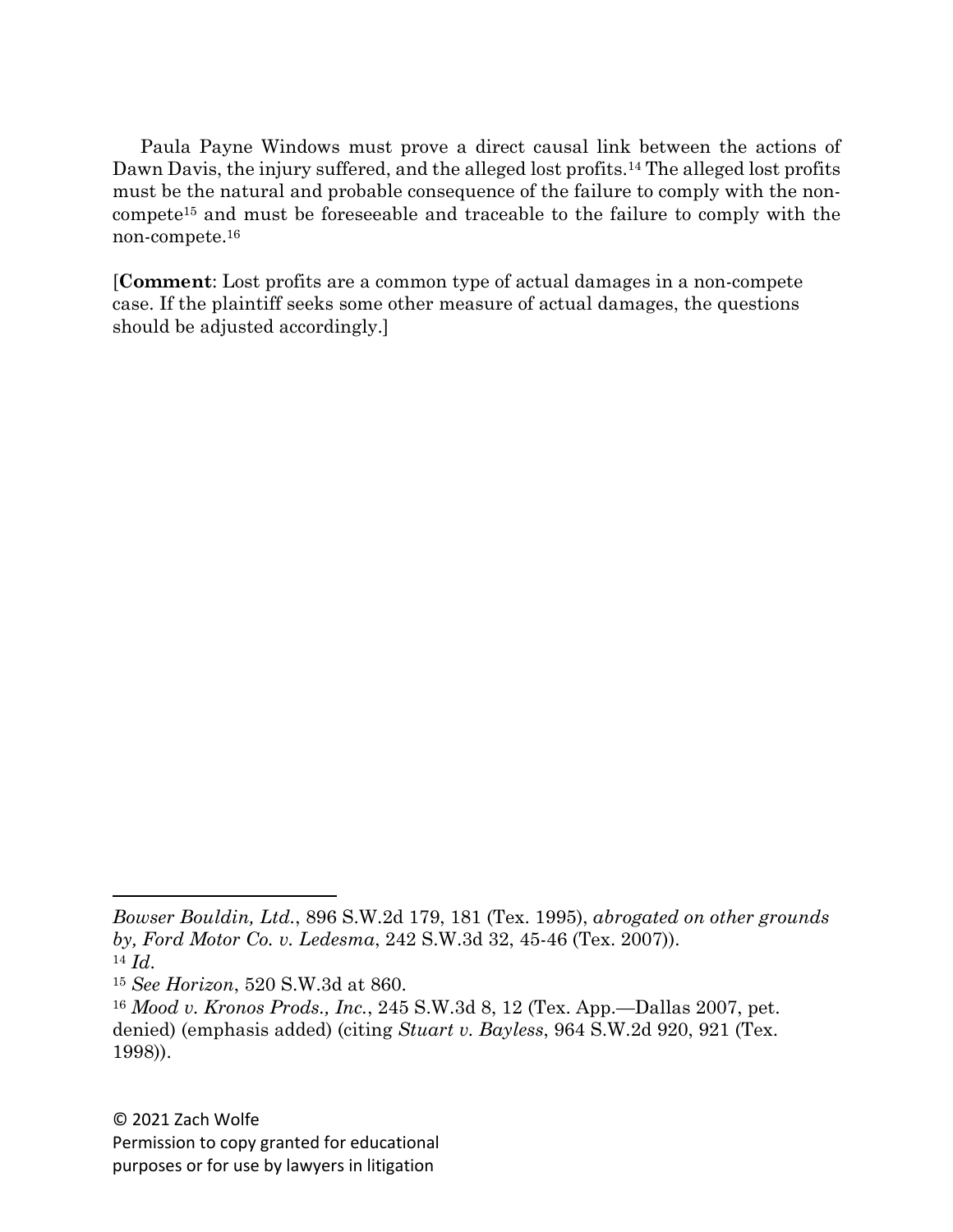# **[Question on tortious interference with non-compete]**

QUESTION \_\_

Did *Real Cheap Windows* intentionally interfere with the \_\_\_\_\_\_\_ Agreement?

Interference is intentional if committed with the desire to interfere with the contract or with the belief that interference is substantially certain to result.17

Answer "Yes" or "No."

Answer:

[**Comment**: Submit this question only if the judge has not found as a matter of law that the defendant's alleged interference was legally justified. *See Texas Beef Cattle Co. v. Green*, 921 S.W.2d 203, 211 (Tex. 1996).]

<sup>17</sup> PJC 106.1.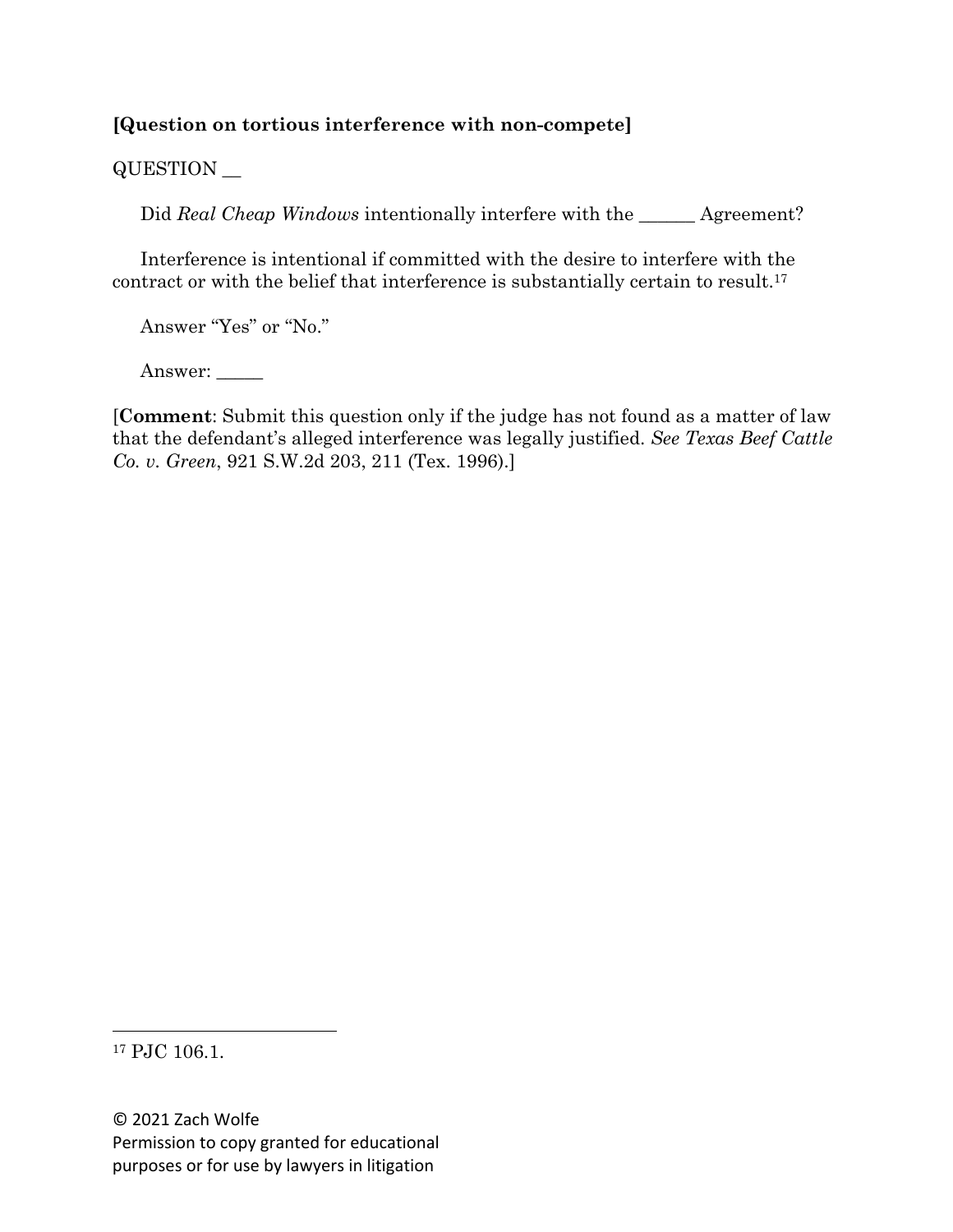# **[Question on justification defense to tortious interference]**

If you answered "Yes" to Question \_\_\_ [the question on intentional interference], then answer the following question. Otherwise, do not answer the following question.

QUESTION \_\_\_

Did *Real Cheap Windows* have a good-faith belief that the <u>equal</u> Agreement was unenforceable as written?18

Answer "Yes" or "No."

Answer: \_\_\_\_\_

[**Comment**: Submit this question if the judge has found that the defendant had a "colorable," but mistaken, legal right to interfere with the contract. *See Texas Beef Cattle Co. v. Green*, 921 S.W.2d 203, 211 (Tex. 1996).]

<sup>18</sup> PJC 106.2.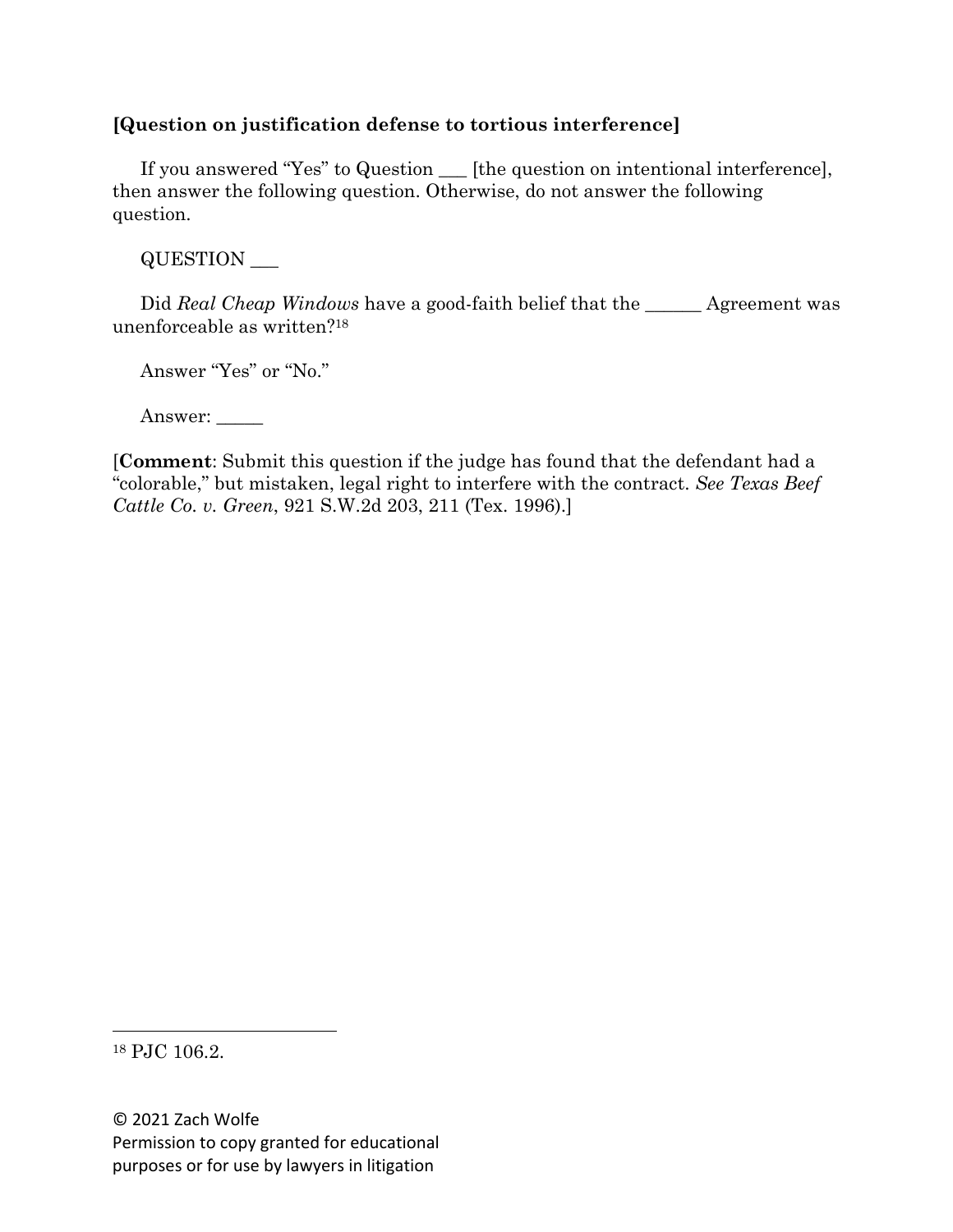### **[Question on damages for tortious interference with non-compete]**

If you answered "No" to Question \_\_\_ [the question on good-faith belief], then answer the following question. Otherwise, do not answer the following question.

#### QUESTION \_\_\_

What sum of money, if any, if paid now in cash, would fairly and reasonably compensate *Paula Payne Windows* for its damages, if any, that resulted from *Real Cheap Windows'* intentional interference with the \_\_\_\_\_\_ Agreement?19

Consider the following elements of damages, if any, and none other:

The loss of net profits directly and foreseeably caused by the interference in an amount proven by *Paula Payne Windows* with reasonable certainty.

Do not add any amount for interest on damages, if any.

Answer separately in dollars and cents for damages, if any.

1. Lost profits sustained in the past.

Answer:

2. Lost profits that, in reasonable probability, will be sustained in the future.

Answer:

Lost profits must be proven with reasonable certainty,  $20$  must be based on one complete calculation,21 and may not be speculative.22 *Paula Payne Windows* has the burden to prove their alleged lost profits resulted from the conduct of *Dawn Davis*.23

<sup>19</sup> PJC 115.22.

<sup>20</sup> *Szczepanik v. First S. Trust Co.,* 883 S.W.2d 648, 649 (Tex.1994)

<sup>21</sup> *Holt Atherton Ind., Inc. v. Heine*, 835 S.W.2d 80, 85 (Tex. 1992).

<sup>22</sup> *Horizon Health Corp. v. Acadia Healthcare Co.*, 520 S.W.3d 848, 860 (Tex. 2017) (citing *Tex. Instruments, Inc. v. Teletron Energy Mgmt., Inc.*, 877 S.W.2d 276, 279

<sup>(</sup>Tex. 1994)).

<sup>23</sup> *Hunter Bldgs. & Mfg., L.P. v. MBI Global, L.L.C.*, 436 S.W.3d 9, 18 (Tex. App.— Houston [14th Dist.] 2014, pet. denied) (emphasis added) (citing *Haynes & Boone v. Bowser Bouldin, Ltd.*, 896 S.W.2d 179, 181 (Tex. 1995), *abrogated on other grounds by, Ford Motor Co. v. Ledesma*, 242 S.W.3d 32, 45-46 (Tex. 2007)).